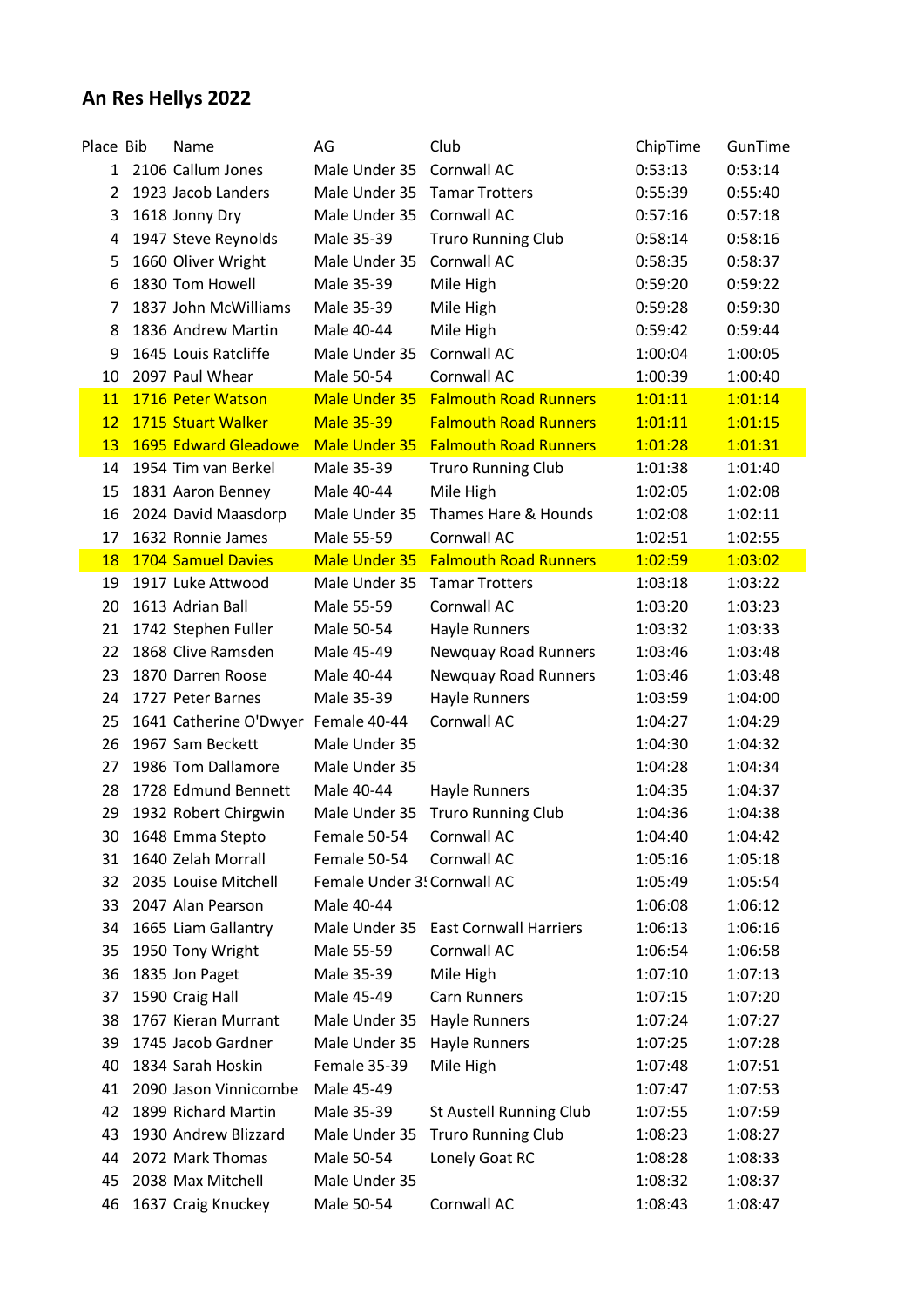| 47 | 1919 Kevin Edwards                  | Male 55-59                    | <b>Tamar Trotters</b>                  | 1:09:11 | 1:09:15 |
|----|-------------------------------------|-------------------------------|----------------------------------------|---------|---------|
| 48 | 1629 Gary Richards                  | Male 50-54                    | Cornwall AC                            | 1:09:14 | 1:09:18 |
| 49 | 1832 Graham Ditty                   | Male 35-39                    | Mile High                              | 1:09:16 | 1:09:21 |
| 50 | 2045 Andrew Palmer                  | Male Under 35                 |                                        | 1:09:18 | 1:09:22 |
| 51 | 2025 Matteo Marcantoni Male 35-39   |                               |                                        | 1:09:17 | 1:09:29 |
| 52 | 1622 Rosie Gibbons                  | Female 40-44                  | Cornwall AC                            | 1:09:29 | 1:09:32 |
| 53 | 1916 James Youlden                  | Male 40-44                    | <b>St Austell Running Club</b>         | 1:09:24 | 1:09:33 |
| 54 | 1993 Glynn Edwards                  | Male Under 35                 | Lonely Goat RC                         | 1:09:28 | 1:09:34 |
| 55 | 1717 Robin Watson                   | <b>Male 55-59</b>             | <b>Falmouth Road Runners</b>           | 1:09:46 | 1:09:50 |
| 56 | 1989 Peter Devenport                | Male 35-39                    |                                        | 1:09:53 | 1:09:57 |
| 57 | 1952 Jo Temple                      |                               | Female Under 3! Truro Running Club     | 1:10:04 | 1:10:07 |
| 58 | 1741 Jake Freeland                  | Male Under 35 Hayle Runners   |                                        | 1:10:05 | 1:10:10 |
| 59 | 1711 Peter Rackstraw                |                               | Male Under 35 Falmouth Road Runners    | 1:10:05 | 1:10:17 |
| 60 | 2071 Sian Temple                    | Female Under 3!               |                                        | 1:10:16 | 1:10:18 |
| 61 | 1918 Steve Baker                    | Male 60-64                    | <b>Tamar Trotters</b>                  | 1:10:21 | 1:10:24 |
| 62 | 1984 Dan Cocks                      | Male Under 35                 | St Austell Athletes Running Cl 1:10:21 |         | 1:10:27 |
| 63 | 2023 Mark Littlejohns               | Male 45-49                    |                                        | 1:10:33 | 1:10:36 |
| 64 | 1840 Michael Batty                  | Male 55-59                    | <b>Newquay Road Runners</b>            | 1:10:32 | 1:10:39 |
| 65 | 1922 Matt Harries                   | Male Under 35                 | <b>Tamar Trotters</b>                  | 1:10:40 | 1:10:44 |
| 66 | 1936 Ralph Graves                   | Male 45-49                    | <b>Truro Running Club</b>              | 1:10:56 | 1:11:03 |
| 67 | 1976 Pete Bramwell                  | Male 35-39                    |                                        | 1:11:14 | 1:11:24 |
| 68 | 2037 Seth Mitchell                  | Male 35-39                    |                                        | 1:11:23 | 1:11:26 |
| 69 | 1620 Mike Dowrick                   | Male 45-49                    | Cornwall AC                            | 1:11:38 | 1:11:43 |
| 70 | 1956 Lucy Williams                  | Female 35-39                  | <b>Truro Running Club</b>              | 1:11:42 | 1:11:48 |
| 71 | 1750 David Guffick                  | Male 40-44                    | <b>Hayle Runners</b>                   | 1:11:45 | 1:11:54 |
| 72 | 1893 Mathew Henderson Male Under 35 |                               | St Austell Running Club                | 1:12:01 | 1:12:08 |
| 73 | 1920 Steve Fenney                   | Male 60-64                    | <b>Tamar Trotters</b>                  | 1:12:09 | 1:12:12 |
| 74 | 1821 Clive Finnimore                | Male 45-49                    | Looe Pioneers Running Club             | 1:12:09 | 1:12:19 |
| 75 | 1722 Scott Abraham                  | Male 50-54                    | Hayle Runners                          | 1:12:35 | 1:12:39 |
| 76 | 1908 Mark Sweeney                   | Male 55-59                    | St Austell Running Club                | 1:12:52 | 1:12:55 |
|    | 77 1692 Greg Dufour-Cox             | <b>Male 50-54</b>             | <b>Falmouth Road Runners</b>           | 1:12:47 | 1:13:01 |
| 78 | 1760 Simon Knowles                  | Male 45-49                    | Hayle Runners                          | 1:12:57 | 1:13:02 |
| 79 | 1584 Glynn Davis                    | Male 55-59                    | <b>Carn Runners</b>                    | 1:13:16 | 1:13:21 |
| 80 | 1586 Jon Eldon                      | Male 60-64                    | Hayle Runners                          | 1:13:29 | 1:13:34 |
| 81 | 1705 Emma Mossop                    | Female 45-49                  | <b>Falmouth Road Runners</b>           | 1:13:30 | 1:13:34 |
| 82 | 1764 Melodie Manners                | Female Under 3! Hayle Runners |                                        | 1:13:55 | 1:14:06 |
| 83 | 1706 Leo Muid                       | <b>Male 40-44</b>             | <b>Falmouth Road Runners</b>           | 1:13:54 | 1:14:07 |
| 84 | 1769 Melissa Nicholas               | Female Under 3! Hayle Runners |                                        | 1:14:16 | 1:14:21 |
| 85 | 1988 Scott Devenport                | Male 35-39                    |                                        | 1:14:20 | 1:14:29 |
| 86 | 1904 Stuart Richards                | Male 45-49                    | St Austell Running Club                | 1:14:32 | 1:14:40 |
| 87 | 2085 Rachel Vague                   | Female 35-39                  |                                        | 1:14:38 | 1:14:52 |
| 88 | 1913 Iain Walker                    | Male 65-69                    | St Austell Running Club                | 1:14:50 | 1:14:58 |
| 89 | 2005 Danny Goddard                  | Male 35-39                    |                                        | 1:15:18 | 1:15:27 |
| 90 | 1944 Callum Pinch                   | Male Under 35                 | <b>Truro Running Club</b>              | 1:15:19 | 1:15:33 |
| 91 | 1949 Andy Stallard                  | Male 55-59                    | <b>Truro Running Club</b>              | 1:15:26 | 1:15:34 |
| 92 | 2075 Callum Timpson                 | Male Under 35                 |                                        | 1:15:13 | 1:15:35 |
| 93 | 1662 Revis Crowle                   | Female 60-64                  | <b>East Cornwall Harriers</b>          | 1:15:33 | 1:15:39 |
| 94 | 1680 Simon Webber                   | Male 65-69                    | <b>East Cornwall Harriers</b>          | 1:15:40 | 1:15:45 |
| 95 | 2051 Martyn Prouse                  | Male 45-49                    | PB Running Club                        | 1:15:49 | 1:15:54 |
|    |                                     |                               |                                        |         |         |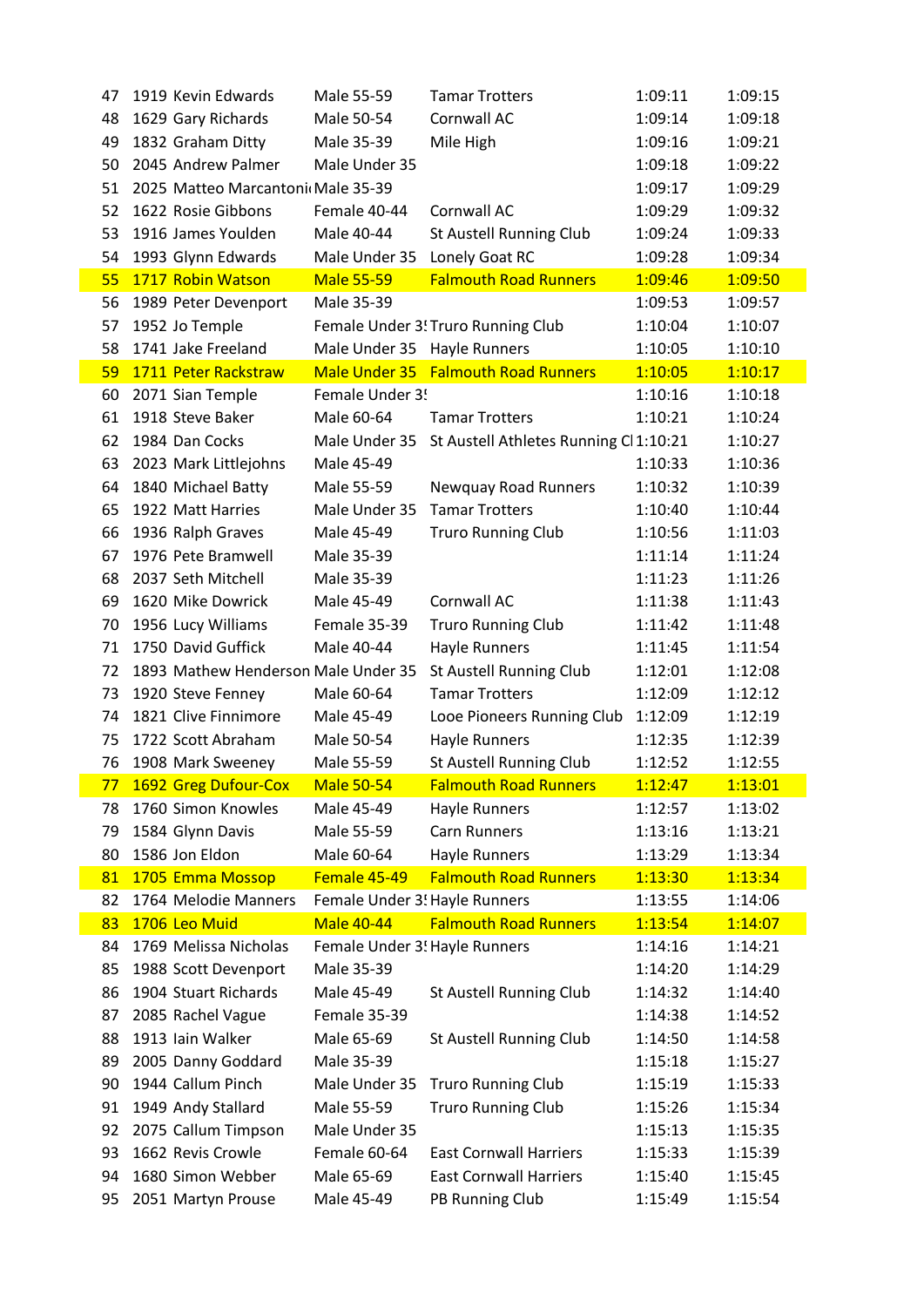| 96         | 1650 James Taylor                     | Male 35-39                  | Cornwall AC                          | 1:15:52 | 1:15:57 |
|------------|---------------------------------------|-----------------------------|--------------------------------------|---------|---------|
| 97         | 1853 Stella Gardener                  | Female 35-39                | <b>Newquay Road Runners</b>          | 1:15:50 | 1:15:58 |
| 98         | 1847 Jason Elliott                    | Male 45-49                  | <b>Newquay Road Runners</b>          | 1:15:54 | 1:16:03 |
| 99         | 1896 Ross Lawry                       | Male 45-49                  | St Austell Running Club              | 1:15:56 | 1:16:04 |
| 100        | 1625 Peter Hammond                    | Male 50-54                  | Cornwall AC                          | 1:16:03 | 1:16:10 |
| 101        | 1754 Sophie Howard                    | Female 35-39                | Hayle Runners                        | 1:16:07 | 1:16:12 |
| 102        | 1792 Debbie Webb                      | Female 50-54                | Hayle Runners                        | 1:16:06 | 1:16:17 |
| 103        | 1928 Jonathan Berridge                | Male 50-54                  | <b>Truro Running Club</b>            | 1:16:10 | 1:16:23 |
| 104        | 1700 Russell King                     | <b>Male 40-44</b>           | <b>Falmouth Road Runners</b>         | 1:16:12 | 1:16:25 |
| 105        | 1931 Chris Chirgwin                   | Male 35-39                  | <b>Truro Running Club</b>            | 1:16:19 | 1:16:29 |
| 106        | 2048 Neil Pennington                  | Male 40-44                  |                                      | 1:16:22 | 1:16:34 |
| 107        | 1628 Amanda Hewitt                    | Female 45-49                | Cornwall AC                          | 1:16:28 | 1:16:35 |
| 108        | 1757 Andrew James                     | Male 40-44                  | Hayle Runners                        | 1:16:48 | 1:16:59 |
| 109        | 2104 Simon Wood                       | Male 40-44                  |                                      | 1:16:55 | 1:17:04 |
| 110        | 1878 Kelly Woodfine-Bea Female 40-44  |                             | <b>Newquay Road Runners</b>          | 1:17:41 | 1:17:48 |
| 111        | 1651 Mark Thomas                      | Male 45-49                  | Cornwall AC                          | 1:17:44 | 1:17:48 |
| 112        | 1905 Malcolm Roberts                  | Male 65-69                  | St Austell Running Club              | 1:17:45 | 1:17:52 |
| 113        | 1839 Grace Barratt                    |                             | Female Under 3! Newquay Road Runners | 1:17:54 | 1:18:01 |
| 114        | 1655 Alice Vage                       | Female Under 3! Cornwall AC |                                      | 1:17:57 | 1:18:04 |
| 115        | 1624 Ruth Glover                      | Female Under 3! Cornwall AC |                                      | 1:18:07 | 1:18:13 |
| 116        | 2020 Myghal Larter                    | Male 35-39                  |                                      | 1:18:10 | 1:18:18 |
| 117        | 1598 Gregory May                      | Male 40-44                  | <b>Carn Runners</b>                  | 1:18:09 | 1:18:19 |
| 118        | 1738 Oisin Curtis                     | Male 35-39                  | Hayle Runners                        | 1:18:11 | 1:18:20 |
| 119        | 1636 Ellen Jones                      | Female Under 3! Cornwall AC |                                      | 1:18:32 | 1:18:38 |
| 120        | 1755 Frazer Humbles                   | Male 35-39                  | Hayle Runners                        | 1:18:31 | 1:18:45 |
| 121        | 1911 Pete Waddington                  | Male Under 35               | St Austell Running Club              | 1:18:39 | 1:18:47 |
| 122        | 1724 Paul Allan                       | Male 55-59                  | Hayle Runners                        | 1:18:37 | 1:18:49 |
| 123        | 1981 Adam Carlyon                     | Male 35-39                  |                                      | 1:18:36 | 1:18:53 |
| 124        | 1838 Peter Allen                      | Male 60-64                  | Newquay Road Runners                 | 1:18:42 | 1:18:57 |
| 125        | 1600 Tommy Polglase                   | Male 70-74                  | <b>Carn Runners</b>                  | 1:19:11 | 1:19:16 |
|            | 126 1957 Simon Ainsley                | Male 40-44                  |                                      | 1:19:02 | 1:19:16 |
| 127        | 1968 Simon Bellamy                    | Male 45-49                  |                                      | 1:18:58 | 1:19:18 |
| 128        | 1571 Marty Barnfield                  | Male 45-49                  | <b>Bodmin Road Runners</b>           | 1:19:04 | 1:19:22 |
| 129        | 1626 Karen Harrison Pasc Female 50-54 |                             | Cornwall AC                          | 1:19:18 | 1:19:25 |
| 130        | 1740 Andrew Ellis                     | Male 50-54                  | <b>Hayle Runners</b>                 | 1:19:23 | 1:19:29 |
| 131        | 1852 Harriet Frost                    |                             | Female Under 3! Newquay Road Runners | 1:19:26 | 1:19:33 |
| 132        | 2059 Malcolm Sabine                   | Male 35-39                  |                                      | 1:19:29 | 1:19:34 |
| 133        | 1811 Martin Hynes                     | Male 65-69                  | <b>Launceston Road Runners</b>       | 1:19:49 | 1:19:56 |
| 134        | 1659 Susanne Wood                     | Female 40-44                | Cornwall AC                          | 1:19:48 | 1:19:58 |
| 135        | 2036 Zoe Mitchell                     |                             | Female Under 3! Truro Running Club   | 1:19:43 | 1:20:00 |
| 136        | 1940 Helen Mitchell                   | Female 55-59                | <b>Truro Running Club</b>            | 1:19:48 | 1:20:01 |
| 137        | 1756 John James                       | Male 45-49                  | Hayle Runners                        | 1:19:53 | 1:20:07 |
| 138        | 1962 Penny Atkinson                   | Female 35-39                |                                      | 1:20:07 | 1:20:11 |
| <b>139</b> | 1702 Andrew Laurie                    | <b>Male 55-59</b>           | <b>Falmouth Road Runners</b>         | 1:20:01 | 1:20:12 |
| 140        | 1885 Michael Counter                  | Male 55-59                  | St Austell Running Club              | 1:20:01 | 1:20:16 |
| 141        | 1846 Mick Davison                     | Male 50-54                  | Newquay Road Runners                 | 1:20:35 | 1:20:41 |
| 142        | 1658 Matthew Wilson                   | Male 45-49                  | Cornwall AC                          | 1:21:07 | 1:21:17 |
| 143        | 1621 Derrick Frantz                   | Male 55-59                  | Cornwall AC                          | 1:21:11 | 1:21:23 |
| 144        | 2041 Thomas Northam                   | Male 35-39                  |                                      | 1:21:26 | 1:21:50 |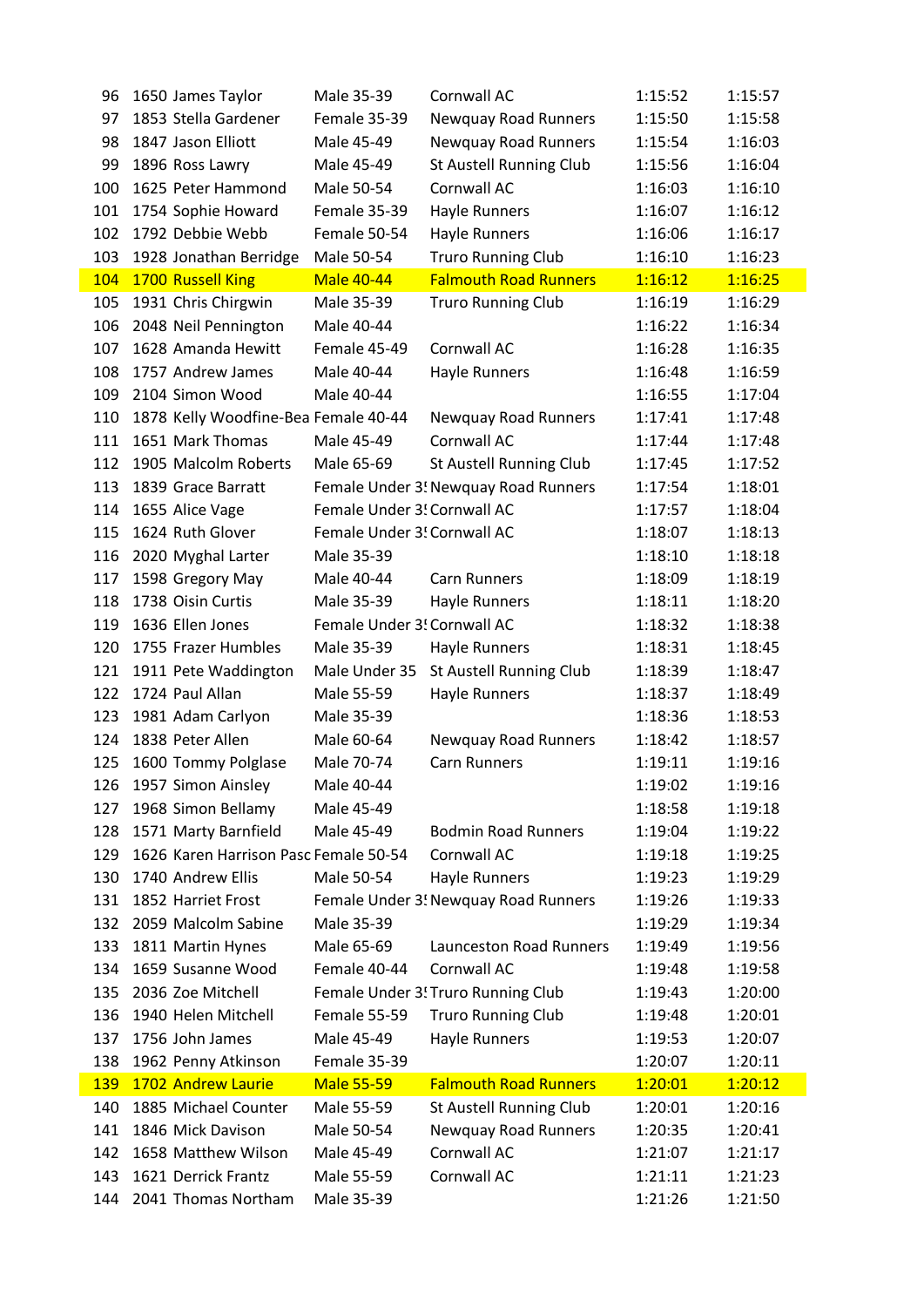| 145        | 1748 Corinne Gerrard                 | Female 50-54                  | <b>Hayle Runners</b>                         | 1:21:43 | 1:21:56 |
|------------|--------------------------------------|-------------------------------|----------------------------------------------|---------|---------|
| 146        | 1684 Rosie Bradbury                  | Female 35-39                  | <b>Falmouth Road Runners</b>                 | 1:21:56 | 1:22:10 |
| 147        | 1860 Michael Lackey                  | Male 50-54                    | Newquay Road Runners                         | 1:22:02 | 1:22:13 |
| 148        | 1635 Steven Jenkin                   | Male 45-49                    | Cornwall AC                                  | 1:22:05 | 1:22:17 |
| 149        | 2092 Thomas Walker                   | Male 35-39                    |                                              | 1:22:17 | 1:22:30 |
| 150        | 1771 Michael Orchard                 | Male 60-64                    | Hayle Runners                                | 1:22:04 | 1:22:38 |
| 151        | 1709 Chris Parker                    | <b>Male 50-54</b>             | <b>Falmouth Road Runners</b>                 | 1:22:27 | 1:22:44 |
| 152        | 2012 Kate Hoffen                     | Female 55-59                  |                                              | 1:22:41 | 1:22:46 |
| 153        | 2067 Natasha Stevens                 | Female 45-49                  | Bodmin Women's Running Cl 1:22:41            |         | 1:22:48 |
| 154        | 2102 Alex Williams                   | Male 45-49                    |                                              | 1:22:33 | 1:22:51 |
| 155        | 1790 Gemma Vivian                    | Female Under 3! Hayle Runners |                                              | 1:22:47 | 1:22:56 |
| 156        | 1784 Lee Strickland                  | Female 45-49                  | Hayle Runners                                | 1:22:46 | 1:23:00 |
| 157        | 1942 Jim Nettleton                   | Male 50-54                    | <b>Truro Running Club</b>                    | 1:23:01 | 1:23:14 |
| 158        | 2016 Charlotte Johnson               | Female Under 3!               |                                              | 1:22:52 | 1:23:15 |
| 159        | 1877 Sarah Wilkinson                 | Female 60-64                  | <b>Newquay Road Runners</b>                  | 1:23:10 | 1:23:17 |
| 160        | 2028 Liam Marsh                      | Male Under 35                 |                                              | 1:23:14 | 1:23:26 |
| 161        | 1901 Mike Merelie                    | Male 45-49                    | St Austell Running Club                      | 1:23:12 | 1:23:27 |
| 162        | 1978 Philip Brotherton               | Male 55-59                    |                                              | 1:23:26 | 1:23:28 |
| 163        | 1630 Zack Hill                       | Male Under 35                 | Cornwall AC                                  | 1:23:29 | 1:23:37 |
| 164        | 1966 Jonathan Barrow                 | Male Under 35                 |                                              | 1:23:22 | 1:23:53 |
| 165        | 1903 Gareth Perry                    | Male 40-44                    | St Austell Running Club                      | 1:23:44 | 1:23:58 |
| 166        | 1582 Kelly Bills                     | Female 45-49                  | <b>Carn Runners</b>                          | 1:23:55 | 1:24:04 |
| 167        | 1604 Robert Rochowiak                | Male 60-64                    | <b>Carn Runners</b>                          | 1:23:56 | 1:24:07 |
| 168        | 1997 Lia Foreman                     | Female Under 3!               |                                              | 1:23:54 | 1:24:13 |
| 169        | 1817 Claire Winfield                 | Female 50-54                  | <b>Launceston Road Runners</b>               | 1:24:21 | 1:24:27 |
| 170        | 1848 Eleanor Ellison                 | Female 65-69                  | <b>Newquay Road Runners</b>                  | 1:24:27 | 1:24:34 |
| 171        | 1675 Hayley Stacey                   | Female 40-44                  | <b>East Cornwall Harriers</b>                | 1:24:31 | 1:24:37 |
| 172        | 1674 Andrew Sims                     | Male 55-59                    | <b>East Cornwall Harriers</b>                | 1:24:25 | 1:24:38 |
| 173        | 2093 Jonathan Walsh                  | Male 50-54                    |                                              | 1:24:25 | 1:24:51 |
| 174        | 1958 Thomas Allen                    | Male 40-44                    |                                              | 1:24:51 | 1:25:01 |
|            | 175 1933 Tanya Coleman               |                               | Female 50-54 Truro Running Club              | 1:24:48 | 1:25:04 |
| 176        | 1880 Karina Bowers                   | Female 40-44                  | St Austell Running Club                      | 1:25:01 | 1:25:08 |
| 177        | 1677 John Sudell                     | Male 65-69                    | <b>East Cornwall Harriers</b>                | 1:24:49 | 1:25:13 |
| 178        | 1867 Lisa Player                     | Female 60-64                  | Newquay Road Runners                         | 1:25:13 | 1:25:20 |
| 179        | 2057 Adam Rush                       | Male Under 35                 |                                              | 1:25:13 | 1:25:22 |
| 180        | 1955 Pete Walker                     | Male 35-39                    | <b>Truro Running Club</b>                    | 1:25:10 | 1:25:28 |
| 181        | 1864 Claire Mildenhall               | Female 45-49                  | <b>Newquay Road Runners</b>                  | 1:25:29 | 1:25:37 |
| <b>182</b> | 1681 Helen Barrett                   |                               | <b>Female Under 3! Falmouth Road Runners</b> | 1:25:25 | 1:25:44 |
| 183        | 1826 Grahame Mace                    | Male 45-49                    | Looe Pioneers Running Club                   | 1:25:38 | 1:25:49 |
| 184        | 1822 Darren Hardwick                 | Male 55-59                    | Looe Pioneers Running Club                   | 1:25:44 | 1:25:55 |
| 185        | 1638 Joanna Marcinekova Female 40-44 |                               | Cornwall AC                                  | 1:25:48 | 1:25:59 |
| 186        | 1812 Peter McAughey                  | Male 50-54                    | <b>Launceston Road Runners</b>               | 1:25:42 | 1:26:01 |
| 187        | 1810 Tom Gribble                     | Male Under 35                 | <b>Launceston Road Runners</b>               | 1:25:46 | 1:26:04 |
| 188        | 1779 Kevin Silver                    | Male 55-59                    | Hayle Runners                                | 1:25:52 | 1:26:07 |
| 189        | 1595 Wayne Lawry                     | Male 50-54                    | Carn Runners                                 | 1:26:23 | 1:26:32 |
| 190        | 1732 Anthony Burrows                 | Male 55-59                    | Hayle Runners                                | 1:26:10 | 1:26:38 |
| 191        | 1882 Kate Bradley                    |                               | Female Under 3! St Austell Running Club      | 1:26:35 | 1:26:44 |
| 192        | 1953 Helen Thomas                    | Female 50-54                  | <b>Truro Running Club</b>                    | 1:26:36 | 1:26:48 |
| 193        | 1664 Ashley Elliott                  |                               | Female Under 3! East Cornwall Harriers       | 1:26:45 | 1:26:58 |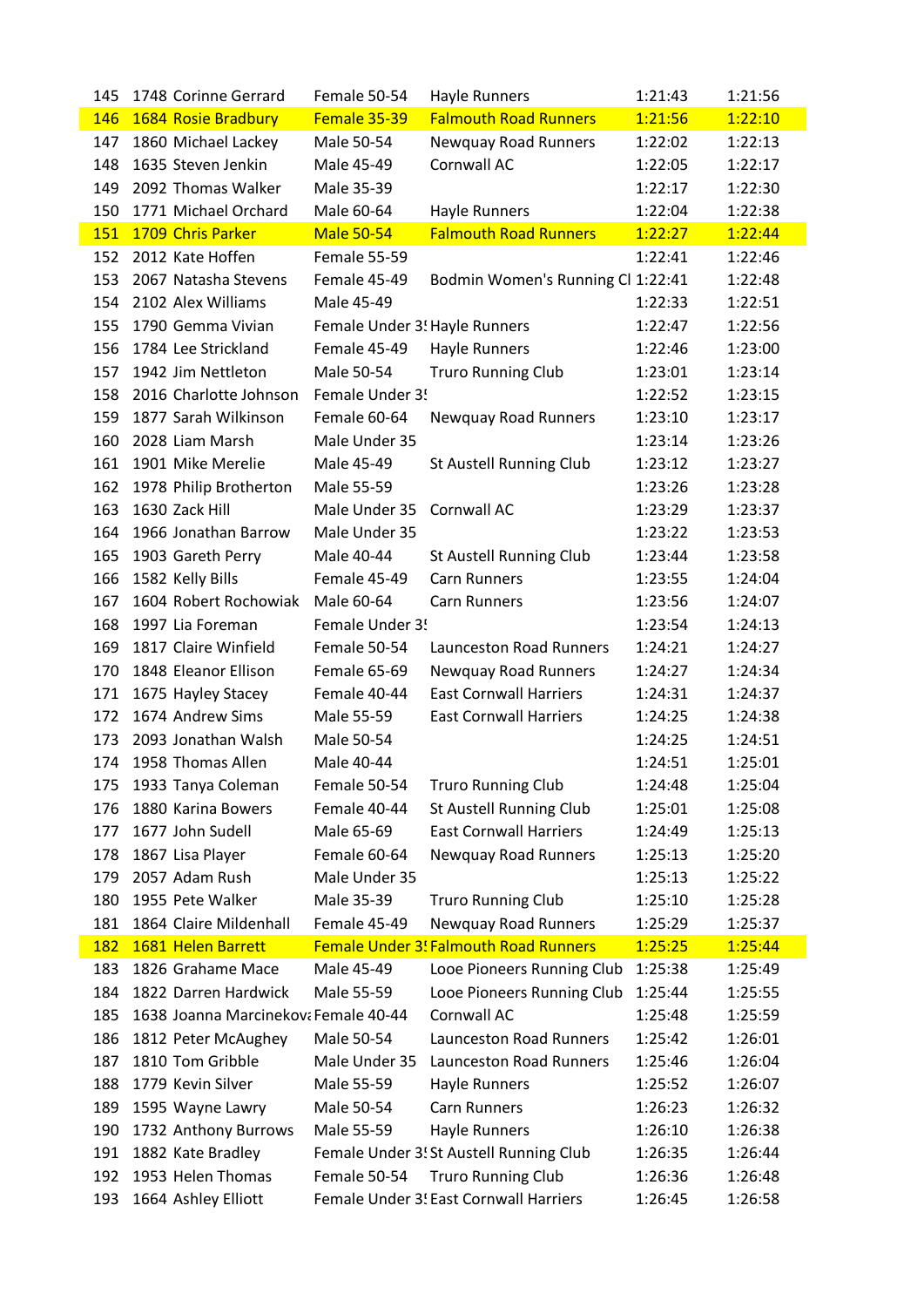| 194 | 1785 Alison Thomas                  | Female 45-49                  | Hayle Runners                                | 1:26:59 | 1:27:22 |
|-----|-------------------------------------|-------------------------------|----------------------------------------------|---------|---------|
| 195 | 2046 Emily Pascoe                   | Female Under 3!               |                                              | 1:27:10 | 1:27:23 |
| 196 | 1758 Philip Johns                   | Male Under 35 Hayle Runners   |                                              | 1:27:21 | 1:27:34 |
| 197 | 1873 Sophie Talling                 |                               | Female Under 3! Newquay Road Runners         | 1:27:49 | 1:27:57 |
| 198 | 1872 Glyn Talling                   | Male 50-54                    | Newquay Road Runners                         | 1:27:49 | 1:27:57 |
| 199 | 1682 Daisy Booker                   |                               | <b>Female Under 3! Falmouth Road Runners</b> | 1:27:44 | 1:28:03 |
| 200 | 1780 Hannah Smith                   | Female Under 3! Hayle Runners |                                              | 1:27:53 | 1:28:12 |
| 201 | 1639 Jon Mitchell                   | Male 50-54                    | <b>Cornwall AC</b>                           | 1:28:03 | 1:28:13 |
| 202 | 1644 Vivian Bray                    | Male 55-59                    | Cornwall AC                                  | 1:27:48 | 1:28:16 |
| 203 | 1816 Brian Wiles                    | Male 75+                      | <b>Launceston Road Runners</b>               | 1:28:09 | 1:28:25 |
| 204 | 2082 Bartek Troczka                 | Male 35-39                    |                                              | 1:28:03 | 1:28:27 |
| 205 | 1939 Tristan Lang                   | Male 45-49                    | <b>Truro Running Club</b>                    | 1:28:16 | 1:28:29 |
| 206 | 1969 Ricky Blackman                 | Male 50-54                    |                                              | 1:28:04 | 1:28:30 |
| 207 | 1627 Steph Hearn                    | Female Under 3! Cornwall AC   |                                              | 1:28:24 | 1:28:32 |
| 208 | 1825 Robert Kernaghan               | Male 50-54                    | Looe Pioneers Running Club                   | 1:28:22 | 1:28:33 |
| 209 | 1987 Steve Davey                    | Male 50-54                    |                                              | 1:28:44 | 1:29:02 |
| 210 | 1753 Chantelle Hickman Female 45-49 |                               | Hayle Runners                                | 1:28:50 | 1:29:04 |
| 211 | 1874 Lisa Talling                   | Female 50-54                  | Newquay Road Runners                         | 1:29:01 | 1:29:08 |
| 212 | 1772 Chunky (Antony) Pe Male 70-74  |                               | <b>Hayle Runners</b>                         | 1:29:00 | 1:29:18 |
| 213 | 2014 Stephen Hutchinson Male 70-74  |                               | Bude Rats (Run and Tri)                      | 1:29:05 | 1:29:21 |
| 214 | 2050 Treve Polglase                 | Male Under 35                 |                                              | 1:29:01 | 1:29:22 |
| 215 | 1995 Andrew Exelby                  | Male 40-44                    |                                              | 1:29:08 | 1:29:37 |
| 216 | 1672 Rob Pick                       | Male 65-69                    | <b>East Cornwall Harriers</b>                | 1:29:31 | 1:29:56 |
| 217 | 2083 George Turner                  | Male Under 35                 |                                              | 1:29:26 | 1:29:57 |
| 218 | 2098 Alison White                   | Female 55-59                  |                                              | 1:29:32 | 1:29:59 |
| 219 | 1670 Lucy Oldham                    | Female 45-49                  | <b>East Cornwall Harriers</b>                | 1:29:51 | 1:30:07 |
| 220 | 1973 David Bowden                   | Male 35-39                    |                                              | 1:29:39 | 1:30:11 |
| 221 | 1979 Andrew Brown                   | Male 60-64                    | Run Alcester                                 | 1:30:14 | 1:30:24 |
| 222 | 1718 Alison Weir                    | Female 50-54                  | <b>Falmouth Road Runners</b>                 | 1:30:23 | 1:30:41 |
| 223 | 2053 Nick Richards                  | Male 50-54                    |                                              | 1:30:38 | 1:30:43 |
| 224 | 1857 Matt Hills                     | Male 40-44                    | <b>Newquay Road Runners</b>                  | 1:30:22 | 1:30:45 |
| 225 | 2030 Shane Meehan                   | Male 35-39                    | St Austell Athletes Running Cl 1:30:29       |         | 1:30:49 |
| 226 | 2052 Paul Railton                   | Male 45-49                    |                                              | 1:31:01 | 1:31:16 |
| 227 | 1843 Katie Bullock                  | Female 35-39                  | Newquay Road Runners                         | 1:31:12 | 1:31:22 |
| 228 | 1631 Simon James                    | Male 50-54                    | Cornwall AC                                  | 1:31:28 | 1:31:33 |
| 229 | 1777 Sharon Rowat                   | Female 50-54                  | Hayle Runners                                | 1:31:23 | 1:31:35 |
| 230 | 1752 Neil Hayhurst                  | Male 40-44                    | Hayle Runners                                | 1:31:34 | 1:31:35 |
| 231 | 2077 Craig Tonkin                   | Male 50-54                    |                                              | 1:31:23 | 1:31:35 |
| 232 | 1725 Gail Aspden                    | Female 50-54                  | Hayle Runners                                | 1:31:41 | 1:31:53 |
| 233 | 2034 Joanne Miners                  | Female 45-49                  |                                              | 1:31:34 | 1:31:56 |
| 234 | 1960 Sarah Arthur                   | Female 50-54                  |                                              | 1:31:38 | 1:31:59 |
| 235 | 1875 Mandy Watts                    | Female 50-54                  | <b>Newquay Road Runners</b>                  | 1:31:56 | 1:32:03 |
| 236 | 1616 Martha Carlisle                | Female Under 3! Cornwall AC   |                                              | 1:31:59 | 1:32:05 |
| 237 | 1924 Mike Lemin                     | Male 60-64                    | <b>Tamar Trotters</b>                        | 1:31:43 | 1:32:12 |
| 238 | 1793 Joanne Barry                   | Female 45-49                  | JP Fitness Cornwall                          | 1:32:00 | 1:32:14 |
| 239 | 1733 Robert Burrows                 | Male 65-69                    | Hayle Runners                                | 1:32:10 | 1:32:27 |
| 240 | 2002 Phil Gendall                   | Male 60-64                    |                                              | 1:32:21 | 1:32:30 |
| 241 | 1892 Ashley Gates                   | Male Under 35                 | St Austell Running Club                      | 1:32:35 | 1:32:52 |
| 242 | 1798 Neil Ham                       | Male 55-59                    | JP Fitness Cornwall                          | 1:32:53 | 1:33:04 |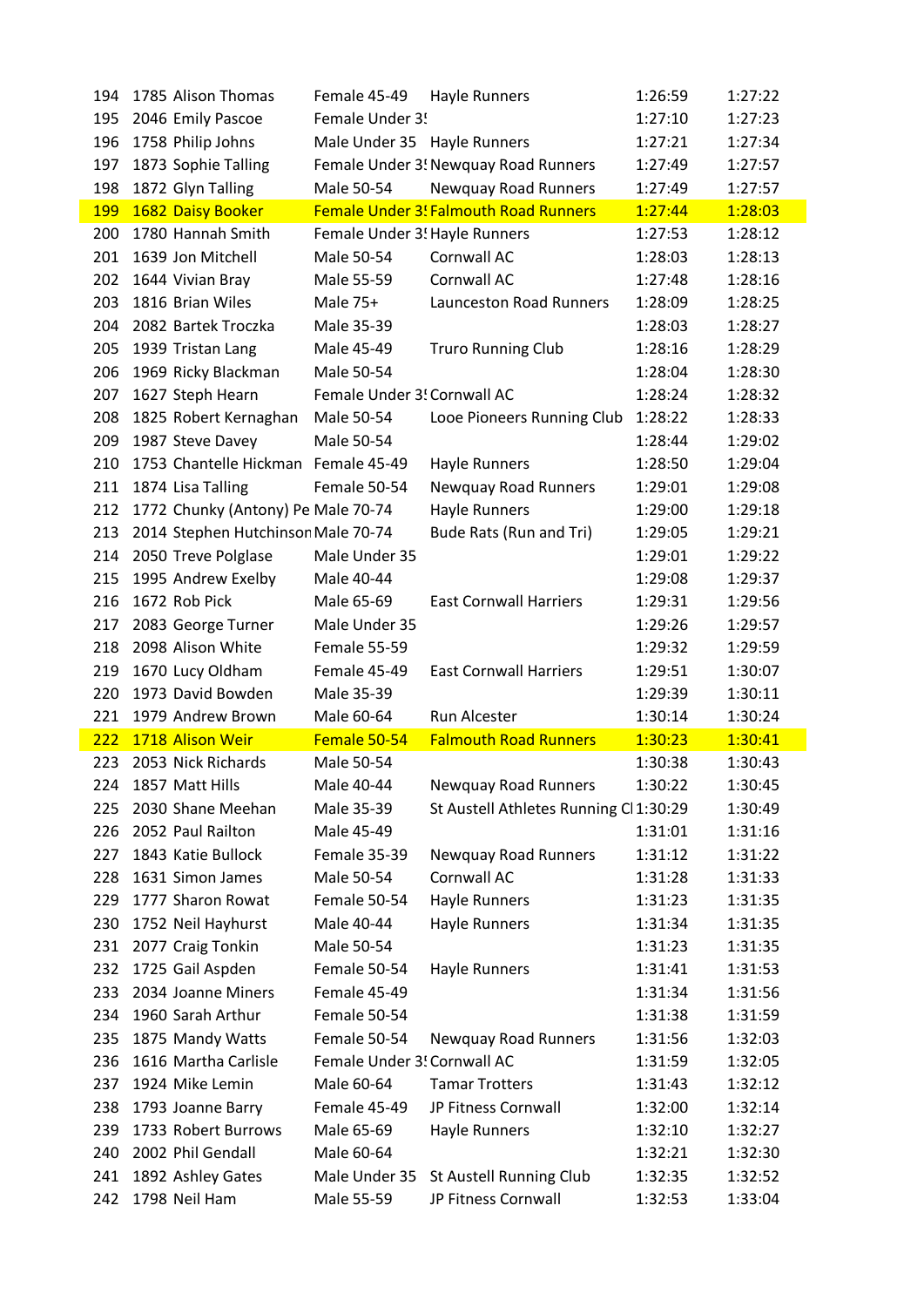| 243 | 1791 Diane Warren                     | Female 65-69                | Hayle Runners                      | 1:33:06 | 1:33:27 |
|-----|---------------------------------------|-----------------------------|------------------------------------|---------|---------|
| 244 | 2087 Terence Venter                   | Male Under 35               |                                    | 1:33:11 | 1:33:39 |
| 245 | 1869 Alison Roose                     | Male 45-49                  | <b>Newquay Road Runners</b>        | 1:33:33 | 1:33:41 |
| 246 | 1589 Marlene Grobler                  | Female 40-44                | <b>Carn Runners</b>                | 1:33:33 | 1:33:48 |
| 247 | 1897 Debbie Marshall                  | Female 45-49                | St Austell Running Club            | 1:33:53 | 1:34:07 |
| 248 | 1941 Helen Myatt                      |                             | Female Under 3! Truro Running Club | 1:33:52 | 1:34:08 |
| 249 | 1671 Nick Page                        | Male 55-59                  | <b>East Cornwall Harriers</b>      | 1:34:06 | 1:34:32 |
| 250 | 2066 Glyn Stanley                     | Male 60-64                  |                                    | 1:34:06 | 1:34:37 |
| 251 | 1687 Jackie Cope                      | Female 65-69                | <b>Falmouth Road Runners</b>       | 1:34:31 | 1:34:50 |
| 252 | 1623 Ellen Gibson                     | Female Under 3! Cornwall AC |                                    | 1:35:04 | 1:35:11 |
| 253 | 1731 Richard Boucher                  | Male 50-54                  | Hayle Runners                      | 1:34:46 | 1:35:14 |
| 254 | 1946 Christopher Ramsey Male 70-74    |                             | <b>Truro Running Club</b>          | 1:35:18 | 1:35:23 |
| 255 | 1964 Peter Bainbridge                 | Male 55-59                  |                                    | 1:35:00 | 1:35:31 |
| 256 | 1883 Claire Budge                     | Female 45-49                | <b>St Austell Running Club</b>     | 1:35:26 | 1:35:40 |
| 257 | 1925 Helen Ralph                      | Female 60-64                | <b>Tamar Trotters</b>              | 1:35:24 | 1:35:49 |
| 258 | 1679 Lisa Webb                        | Female 45-49                | <b>East Cornwall Harriers</b>      | 1:35:26 | 1:35:53 |
| 259 | 1842 Tao Bi                           | Male Under 35               | Newquay Road Runners               | 1:35:47 | 1:35:53 |
| 260 | 1603 Janet Ritchie                    | Female 60-64                | <b>Carn Runners</b>                | 1:35:46 | 1:35:57 |
| 261 | 1804 Katie Thurston                   | Female 40-44                | JP Fitness Cornwall                | 1:35:46 | 1:36:01 |
| 262 | 1744 Fiona Gamble                     | Female 35-39                | Hayle Runners                      | 1:35:42 | 1:36:03 |
| 263 | 1900 Samuel McQuigg                   | Male 50-54                  | St Austell Running Club            | 1:35:47 | 1:36:10 |
| 264 | 1996 Rachel Fisher                    | Female 55-59                |                                    | 1:35:46 | 1:36:17 |
| 265 | 1663 Dawn Diprose                     | Female 55-59                | <b>East Cornwall Harriers</b>      | 1:35:56 | 1:36:20 |
| 266 | 1661 Gail Cory                        | Female 50-54                | <b>East Cornwall Harriers</b>      | 1:35:57 | 1:36:20 |
| 267 | 1721 Georgia Witchell                 | Female 50-54                | <b>Falmouth Road Runners</b>       | 1:36:08 | 1:36:27 |
| 268 | 1708 Karen Parker                     | Female 50-54                | <b>Falmouth Road Runners</b>       | 1:36:13 | 1:36:33 |
| 269 | 1575 Kerri Rowe                       | Female 40-44                | <b>Bodmin Road Runners</b>         | 1:36:37 | 1:37:08 |
| 270 | 1580 Francis Vosper                   | Male 60-64                  | <b>Bodmin Road Runners</b>         | 1:36:38 | 1:37:08 |
| 271 | 1699 Carly Kent                       | Female 40-44                | <b>Falmouth Road Runners</b>       | 1:36:50 | 1:37:09 |
| 272 | 1710 Nick Pentreath                   | <b>Male 55-59</b>           | <b>Falmouth Road Runners</b>       | 1:36:49 | 1:37:09 |
| 273 | 2003 Gemma Gittins                    | Female 35-39                |                                    | 1:36:42 | 1:37:16 |
| 274 | 2004 Gareth Gittins                   | Male 40-44                  |                                    | 1:36:41 | 1:37:16 |
| 275 | 1805 Matthew Wild                     | Male Under 35               | JP Fitness Cornwall                | 1:37:03 | 1:37:20 |
| 276 | 1774 Melissa Poultney                 | Female 40-44                | Hayle Runners                      | 1:37:27 | 1:37:52 |
| 277 | 2017 Liam Jolly                       | Male Under 35               |                                    | 1:37:32 | 1:38:05 |
| 278 | 1990 Jamie Dodds                      | Male Under 35               |                                    | 1:37:35 | 1:38:08 |
| 279 | 2056 Will Rowe                        | Male Under 35               |                                    | 1:37:35 | 1:38:08 |
| 280 | 1975 Lucy Bramwell                    | Female 35-39                |                                    | 1:38:22 | 1:38:34 |
| 281 | 2018 Amy Keates                       | Female 35-39                |                                    | 1:38:24 | 1:38:36 |
| 282 | 1803 Jane Pett                        | Female 45-49                | JP Fitness Cornwall                | 1:38:33 | 1:38:48 |
| 283 | 1642 Gillian Onley                    | Female 55-59                | Cornwall AC                        | 1:39:05 | 1:39:08 |
| 284 | 1850 Cara Hicks                       | Female 35-39                | <b>Newquay Road Runners</b>        | 1:38:53 | 1:39:15 |
| 285 | 1676 Sarah Steed                      | Female 45-49                | <b>East Cornwall Harriers</b>      | 1:38:48 | 1:39:15 |
| 286 | 1574 Ian Ringer                       | Male 75+                    | <b>Bodmin Road Runners</b>         | 1:39:15 | 1:39:35 |
| 287 | 1845 Louise Cooke-Davie: Female 50-54 |                             | Newquay Road Runners               | 1:39:29 | 1:39:50 |
| 288 | 1678 Jeanette Turpin                  | Female 45-49                | <b>East Cornwall Harriers</b>      | 1:39:21 | 1:39:50 |
| 289 | 1982 Vicky Cloete                     | Female 45-49                |                                    | 1:39:36 | 1:40:06 |
| 290 | 1890 Sally Fletcher                   | Female 55-59                | St Austell Running Club            | 1:39:56 | 1:40:10 |
| 291 | 2015 Michael Hutton                   | Male Under 35               |                                    | 1:40:09 | 1:40:17 |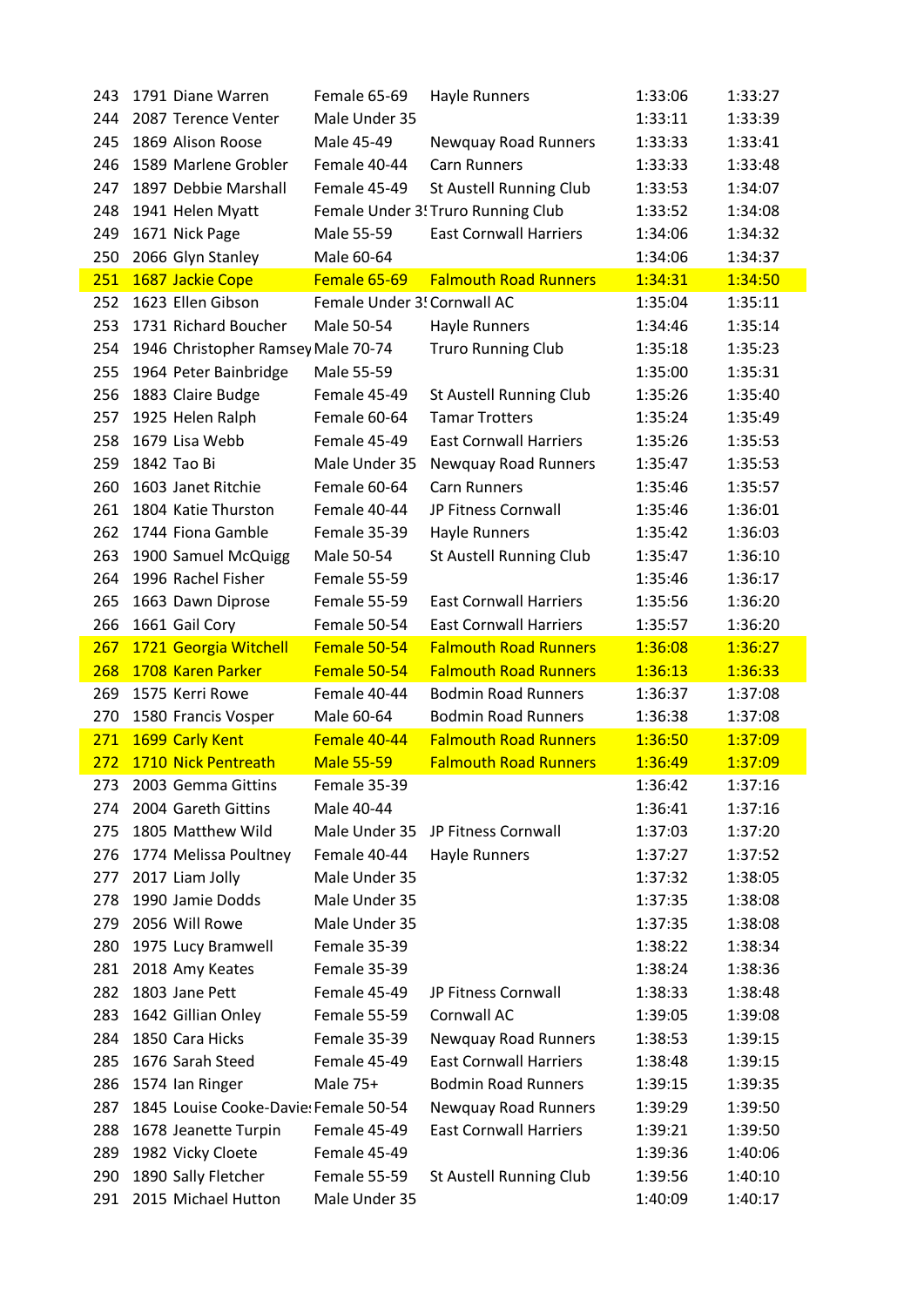| 292 | 1929 Amanda Berridge                | Female 40-44      | <b>Truro Running Club</b>      | 1:40:17 | 1:40:37 |
|-----|-------------------------------------|-------------------|--------------------------------|---------|---------|
| 293 | 1855 Phillip Henwood                | Male 45-49        | Newquay Road Runners           | 1:40:30 | 1:40:41 |
| 294 | 1762 Cas Leo                        | Male 60-64        | Hayle Runners                  | 1:40:48 | 1:40:54 |
| 295 | 1965 Claire Barlow                  | Female 45-49      |                                | 1:40:35 | 1:40:55 |
| 296 | 1844 Sharon Chapman                 | Female 50-54      | Newquay Road Runners           | 1:40:41 | 1:40:57 |
| 297 | 1808 John Barnes                    | Male 60-64        | <b>Launceston Road Runners</b> | 1:40:31 | 1:40:58 |
| 298 | 1666 Judy Gluyas                    | Female 55-59      | <b>East Cornwall Harriers</b>  | 1:40:31 | 1:41:00 |
| 299 | 2033 Tania Meredith                 | Female 40-44      |                                | 1:40:28 | 1:41:01 |
| 300 | 2022 Alison Letts                   | Female 60-64      |                                | 1:40:28 | 1:41:01 |
| 301 | 1633 Richard Jenkin                 | Male 75+          | Cornwall AC                    | 1:40:46 | 1:41:11 |
| 302 | 1787 Stewart Townend                | Male 75+          | <b>Hayle Runners</b>           | 1:41:11 | 1:41:33 |
| 303 | 1992 Catherine Eastman              | Female 35-39      |                                | 1:41:08 | 1:41:35 |
| 304 | 1591 Wietske Hansen                 | Female 55-59      | <b>Carn Runners</b>            | 1:41:51 | 1:41:57 |
| 305 | 1690 James Danks                    | <b>Male 40-44</b> | <b>Falmouth Road Runners</b>   | 1:41:44 | 1:42:04 |
| 306 | 1998 Claire Forth                   | Female 40-44      |                                | 1:42:09 | 1:42:32 |
| 307 | 1713 Sarah Booker                   | Female 50-54      | <b>Falmouth Road Runners</b>   | 1:42:14 | 1:42:34 |
| 308 | 1749 Lucy Goddard                   |                   | Female Under 3! Hayle Runners  | 1:42:30 | 1:42:39 |
| 309 | 1688 Nicola Crilly                  | Female 45-49      | <b>Falmouth Road Runners</b>   | 1:42:39 | 1:43:00 |
| 310 | 2049 Ross Phillimore                | Male 40-44        |                                | 1:42:40 | 1:43:01 |
| 311 | 1985 Damian Cook                    | Male 50-54        | Bys Vyken Race Team            | 1:42:41 | 1:43:03 |
| 312 | 1592 Ashley Holt                    |                   | Female Under 3! Carn Runners   | 1:43:01 | 1:43:08 |
| 313 | 1719 Robert Willcocks               | <b>Male 60-64</b> | <b>Falmouth Road Runners</b>   | 1:42:55 | 1:43:13 |
| 314 | 2055 Sam Rowe                       | Female 50-54      |                                | 1:43:04 | 1:43:25 |
| 315 | 1594 Amanda Lawry                   | Female 45-49      | <b>Carn Runners</b>            | 1:43:30 | 1:43:46 |
| 316 | 1712 Jacquie Rapier                 | Female 60-64      | <b>Falmouth Road Runners</b>   | 1:43:45 | 1:44:09 |
| 317 | 1914 Daniela Walker                 | Female 45-49      | St Austell Running Club        | 1:44:03 | 1:44:16 |
| 318 | 1961 Peta Aspden                    | Female 50-54      | <b>Running Forever RC</b>      | 1:44:06 | 1:44:35 |
| 319 | 2006 Ray Goodright                  | Male 75+          | <b>East Cornwall Harriers</b>  | 1:44:19 | 1:44:48 |
| 320 | 1895 Emma Lawry                     | Female 45-49      | St Austell Running Club        | 1:44:27 | 1:44:51 |
| 321 | 1963 Stephen Bailey                 | Male 40-44        |                                | 1:44:31 | 1:44:57 |
|     | 322 1737 Martin Curtis              | Male 70-74        | <b>Hayle Runners</b>           | 1:44:44 | 1:45:06 |
| 323 | 1720 David Wilton                   | <b>Male 65-69</b> | <b>Falmouth Road Runners</b>   | 1:45:04 | 1:45:30 |
| 324 | 1607 Eoin Stockdale                 | Male 50-54        | <b>Carn Runners</b>            | 1:45:06 | 1:45:34 |
| 325 | 1818 John Bowden                    | Male 60-64        | Looe Pioneers Running Club     | 1:45:11 | 1:45:37 |
| 326 | 1673 Nikki Pritchard                | Female 40-44      | <b>East Cornwall Harriers</b>  | 1:45:32 | 1:46:01 |
| 327 | 1858 Samantha Jayne                 | Female 50-54      | <b>Newquay Road Runners</b>    | 1:45:46 | 1:46:08 |
| 328 | 1856 Lucy Hewitt                    | Female 50-54      | <b>Newquay Road Runners</b>    | 1:45:45 | 1:46:08 |
| 329 | 1823 Sandra Haynes                  | Female 55-59      | Looe Pioneers Running Club     | 1:45:57 | 1:46:15 |
| 330 | 2027 Anna Marquis                   | Female 60-64      |                                | 1:46:34 | 1:46:57 |
| 331 | 2026 Peter Marquis                  | Male 65-69        |                                | 1:46:34 | 1:46:57 |
| 332 | 1907 Rebecca Shore                  | Female 50-54      | St Austell Running Club        | 1:46:36 | 1:46:58 |
| 333 | 1610 Demelza Widdershc Female 40-44 |                   | <b>Carn Runners</b>            | 1:47:08 | 1:47:14 |
| 334 | 1593 Judy Jameson                   | Female 60-64      | <b>Carn Runners</b>            | 1:47:16 | 1:47:26 |
| 335 | 1585 Barry Drew                     | Male 70-74        | <b>Carn Runners</b>            | 1:47:46 | 1:48:08 |
| 336 | 2099 Marie Williams                 | Female 40-44      |                                | 1:47:54 | 1:48:16 |
| 337 | 2029 Chantal McLennan               | Female 40-44      |                                | 1:48:00 | 1:48:33 |
| 338 | 2013 Julie Hogan                    | Female 55-59      |                                | 1:48:28 | 1:48:52 |
| 339 | 1685 Alan Brandwood                 | <b>Male 70-74</b> | <b>Falmouth Road Runners</b>   | 1:48:43 | 1:49:09 |
| 340 | 1884 Jennifer Burden                | Female 40-44      | St Austell Running Club        | 1:48:57 | 1:49:11 |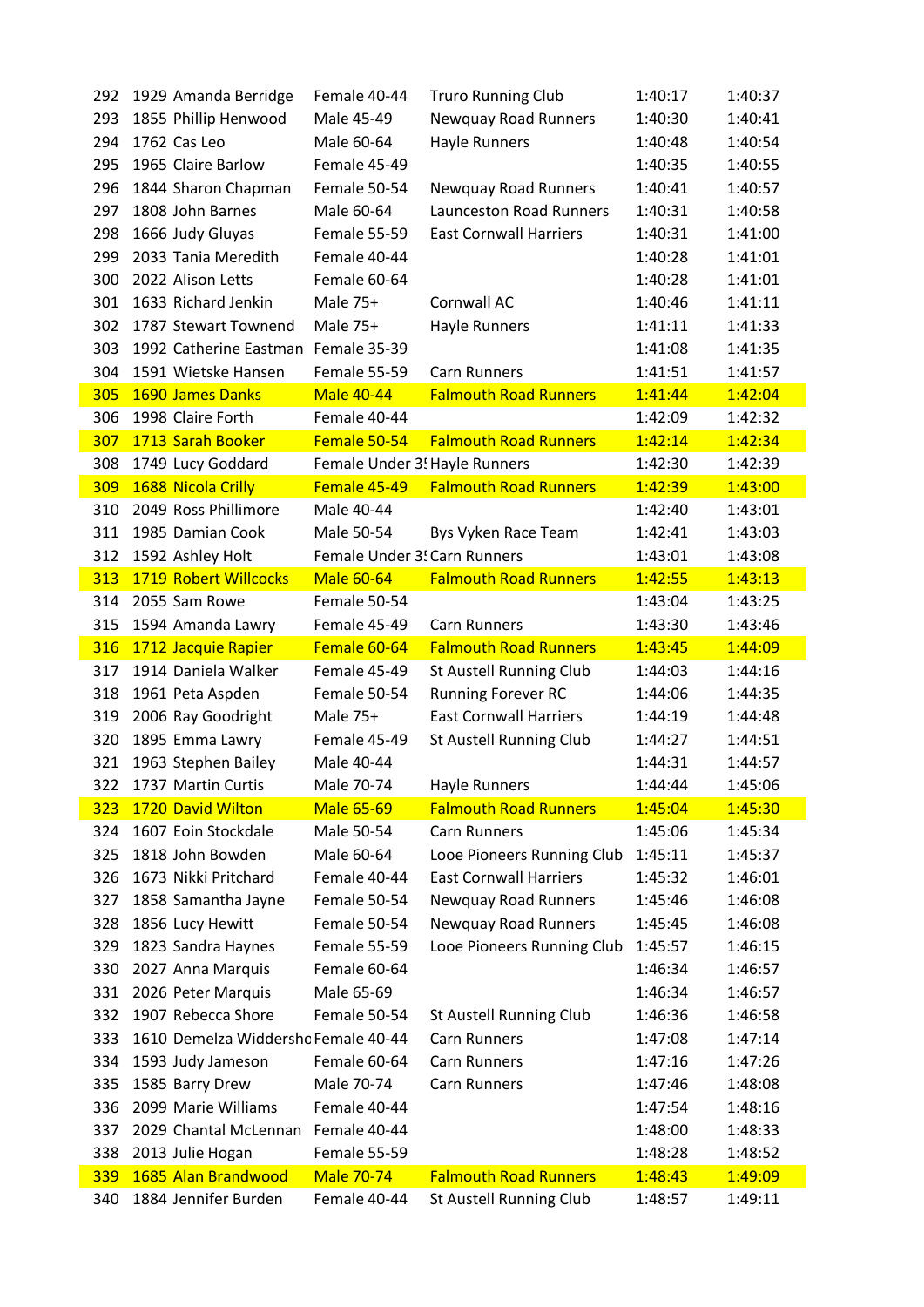| 341 | 2095 Dale Webb                       | Male 35-39        |                                         | 1:48:55 | 1:49:27 |
|-----|--------------------------------------|-------------------|-----------------------------------------|---------|---------|
| 342 | 1597 Anya Martin                     | Female 45-49      | <b>Carn Runners</b>                     | 1:49:33 | 1:49:39 |
| 343 | 1886 Jo Craddock                     | Female 50-54      | <b>St Austell Running Club</b>          | 1:49:32 | 1:49:47 |
| 344 | 1768 Jane Naylor                     | Female 60-64      | Hayle Runners                           | 1:50:05 | 1:50:31 |
| 345 | 2010 Louisa Hayden                   | Female 45-49      |                                         | 1:50:44 | 1:51:17 |
| 346 | 1974 Emma Bowden                     | Female Under 3!   |                                         | 1:51:11 | 1:51:43 |
| 347 | 1668 Dave Lean                       | Male 60-64        | <b>East Cornwall Harriers</b>           | 1:51:50 | 1:52:19 |
| 348 | 1609 Margaret Wade                   | Female 70-74      | <b>Carn Runners</b>                     | 1:52:19 | 1:52:30 |
| 349 | 1763 Karen Lovegrove                 | Female 65-69      | Hayle Runners                           | 1:53:20 | 1:53:45 |
| 350 | 1729 Robert Bolitho                  | Male 60-64        | Hayle Runners                           | 1:53:38 | 1:53:46 |
| 351 | 1782 Claire Stone                    | Female 35-39      | <b>Hayle Runners</b>                    | 1:53:29 | 1:53:55 |
| 352 | 1735 Helen Cattran                   | Female 55-59      | <b>Hayle Runners</b>                    | 1:53:43 | 1:54:10 |
| 353 | 1707 Roy Newton                      | Male 75+          | <b>Falmouth Road Runners</b>            | 1:53:51 | 1:54:18 |
| 354 | 1730 Julie Bolitho                   | Female 55-59      | <b>Hayle Runners</b>                    | 1:54:19 | 1:54:27 |
| 355 | 1948 Nicky Sowerby                   | Female 55-59      | <b>Truro Running Club</b>               | 1:54:15 | 1:54:33 |
| 356 | 1881 Ann Bradley                     | Female 60-64      | St Austell Running Club                 | 1:54:13 | 1:54:34 |
| 357 | 1786 Susan Thomas                    | Female 45-49      | Hayle Runners                           | 1:54:18 | 1:54:45 |
| 358 | 1736 Trevor Cornish                  | Male 55-59        | Hayle Runners                           | 1:54:53 | 1:54:53 |
| 359 | 1751 Roland Hardman                  | Male 65-69        | <b>Hayle Runners</b>                    | 1:54:53 | 1:54:53 |
| 360 | 1634 Jacqueline Jenkin               | Female 70-74      | Cornwall AC                             | 1:54:39 | 1:55:07 |
| 361 | 1921 Ann Foster                      | Female 70-74      | <b>Tamar Trotters</b>                   | 1:54:40 | 1:55:09 |
| 362 | 1806 Wendy Williams                  | Female 60-64      | JP Fitness Cornwall                     | 1:55:25 | 1:55:39 |
| 363 | 1800 Stacey Orchard                  |                   | Female Under 3! JP Fitness Cornwall     | 1:55:25 | 1:55:39 |
| 364 | 2011 Janet Haynes                    | Female 55-59      | Tri Logic Cornwall                      | 1:55:24 | 1:55:41 |
| 365 | 1783 Jackie Stone                    | Female 55-59      | <b>Hayle Runners</b>                    | 1:55:15 | 1:55:43 |
| 366 | 1734 Timothea Cardell                | Female 75+        | <b>Hayle Runners</b>                    | 1:55:30 | 1:55:58 |
| 367 | 1683 Jeremy Booker                   | <b>Male 50-54</b> | <b>Falmouth Road Runners</b>            | 1:55:59 | 1:56:20 |
| 368 | 1606 Helen Staples                   | Female 45-49      | <b>Carn Runners</b>                     | 1:56:05 | 1:56:30 |
| 369 | 2094 Kathryn Walters                 | Female 40-44      |                                         | 1:56:05 | 1:56:30 |
| 370 | 1794 Rachel Bate                     | Female 35-39      | JP Fitness Cornwall                     | 1:56:43 | 1:56:59 |
|     | 371 1977 Catherine Bray              | Female 40-44      |                                         | 1:56:37 | 1:57:10 |
| 372 | 1972 Diane Boardman                  | Female 40-44      |                                         | 1:56:49 | 1:57:22 |
| 373 | 1789 Karen Usher                     | Female 50-54      | <b>Hayle Runners</b>                    | 1:57:54 | 1:57:54 |
| 374 | 1828 Kathy Saunders                  | Female 65-69      |                                         |         |         |
|     |                                      |                   | Looe Pioneers Running Club              | 1:57:52 | 1:58:10 |
| 375 | 1577 Lesley Taphouse                 | Female 60-64      | <b>Bodmin Road Runners</b>              | 1:58:22 | 1:58:46 |
| 376 | 1608 Jeanette Toy                    | Female 50-54      | <b>Carn Runners</b>                     | 1:59:47 | 2:00:11 |
| 377 | 1691 Kathran Dormer                  | Female 70-74      | <b>Falmouth Road Runners</b>            | 2:02:20 | 2:02:34 |
| 378 | 1701 Christina Lake                  | Female 60-64      | <b>Falmouth Road Runners</b>            | 2:02:31 | 2:02:56 |
| 379 | 1898 Jacqui Martin                   | Female 50-54      | St Austell Running Club                 | 2:02:40 | 2:03:00 |
| 380 | 1889 Samantha Ewart                  | Female 45-49      | St Austell Running Club                 | 2:02:41 | 2:03:01 |
| 381 | 1970 Natalie Blewett                 | Female 40-44      |                                         | 2:02:53 | 2:03:12 |
| 382 | 2065 Precillia Smith                 | Female 40-44      |                                         | 2:03:04 | 2:03:36 |
| 383 | 1945 Georgina Purvis                 | Female 45-49      | <b>Truro Running Club</b>               | 2:03:57 | 2:04:16 |
| 384 | 1891 Amy Floyd-Norris                |                   | Female Under 3! St Austell Running Club | 2:05:20 | 2:05:39 |
| 385 | 1799 Glennie McKinley                | Female 55-59      | JP Fitness Cornwall                     | 2:05:31 | 2:05:47 |
| 386 | 1909 Christine Todd                  | Female 60-64      | St Austell Running Club                 | 2:06:43 | 2:07:04 |
| 387 | 1656 Caroline Vinnicomb Female 45-49 |                   | Cornwall AC                             | 2:07:08 | 2:07:27 |
| 388 | 2088 Lisa Vercoe                     | Female 50-54      |                                         | 2:08:24 | 2:08:39 |
| 389 | 1912 Diane Walker                    | Female 55-59      | St Austell Running Club                 | 2:08:25 | 2:08:39 |